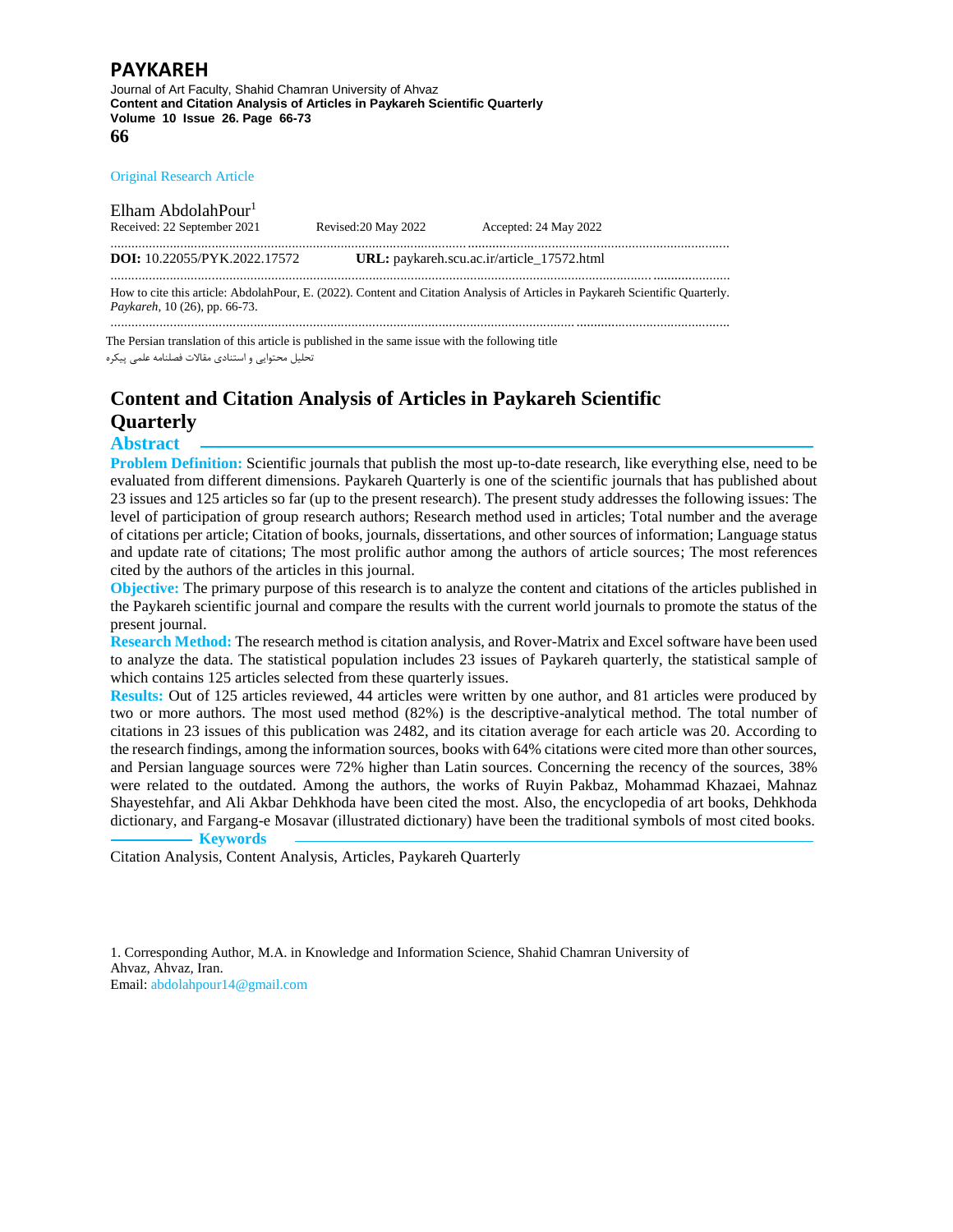Journal of Art Faculty, Shahid Chamran University of Ahvaz **Content and Citation Analysis of Articles in Paykareh Scientific Quarterly Volume 10 Issue 26. Page 66-73 66**

## **Introduction**

Scientific journals are one of the main channels of knowledge and new findings transfer. Given these journals' role and importance in science and knowledge, making an accurate scientific evaluation is necessary. Periodic evaluation of scientific journals can guide policymakers in knowledge production and improve the quality of research activities. The presence of a particular source in another document's reference list indicates a connection between the document and the source cited in the reference list. The analysis of these connections creates a category called citation analysis. Using citation analysis, a wealth of published resources can be ranked based on usage, and high-yield authors can be identified. Paykareh Quarterly is a journal of the Faculty of Arts in the Shahid Chamran University of Ahvaz, published in 2012. The scientific articles of this quarterly are in art and history. As mentioned in the portal of this journal, the purpose of publishing is to raise the level of knowledge and present artistic achievements. Considering a decade of activity of this journal, the present study tries to evaluate the articles published from 1391 to 1400 using citation analysis to assess the scientific behavior of authors, the status of articles, and the level of scientific participation of researchers in presenting articles. This way, the research areas, the research method used, the total and average citations of the articles, the type, time, and date of the sources, and its most-cited authors and references are determined. This journal might efficiently achieve related scientific goals by presenting the general trend, format, and possible strengths and weaknesses.

## **Research Method**

The method of the present study is to apply citation analysis and content analysis to articles. The citation analysis approach is a technique for examining researchers' activity patterns. In this research, their classification and general analysis are done by reviewing the analytical course of the articles in the Paykareh journal. The statistical population of this research is 125 articles published from 1391 to the spring of 1400, and the necessary information has been collected through the journal's website. In this process and considering the titles and contents of articles, some information, including articles' type and method, author's gender, job status, educational status, affiliation, and area of interest, in addition to the number of sources based on their type, language, and recency, were collected and analyzed using Rower-Matrix software.

## **Research Background**

Numerous studies have been conducted on citation analysis of Iranian journals, some of which are mentioned in See Tables  $1 \& 2$ :

| <b>Publisher Data</b> | <b>Titel Research</b>                                   | <b>Authors</b>         |  |  |
|-----------------------|---------------------------------------------------------|------------------------|--|--|
| 2021                  | Content Analysis of Articles Quarterly Journal of       | Rezania, Moghanipour.& |  |  |
|                       | Tourism Management Studies (2012-2011)                  | Zafarmand              |  |  |
|                       | Study of the Knowledge and Content Flows of Articles in |                        |  |  |
| 2021                  | the Journal of Accounting Knowledge from the            | Nobakht, & Nobakht     |  |  |
|                       | Beginning of the Publication to the end of 2019         |                        |  |  |
| 2020                  | Content Analysis of Audit Research in the Quarterly     | Amiri, & Armkan        |  |  |
|                       | Journal of Experimental Accounting Research.            |                        |  |  |
| 2019                  | Citation and Content Analysis of the Journal of Modern  | Hamdipour, Ommi, &     |  |  |
|                       | Psychological Research From 2006 to 2015                | Zavaragi               |  |  |

**Table 1**. Research done on citation analysis. Source: Author.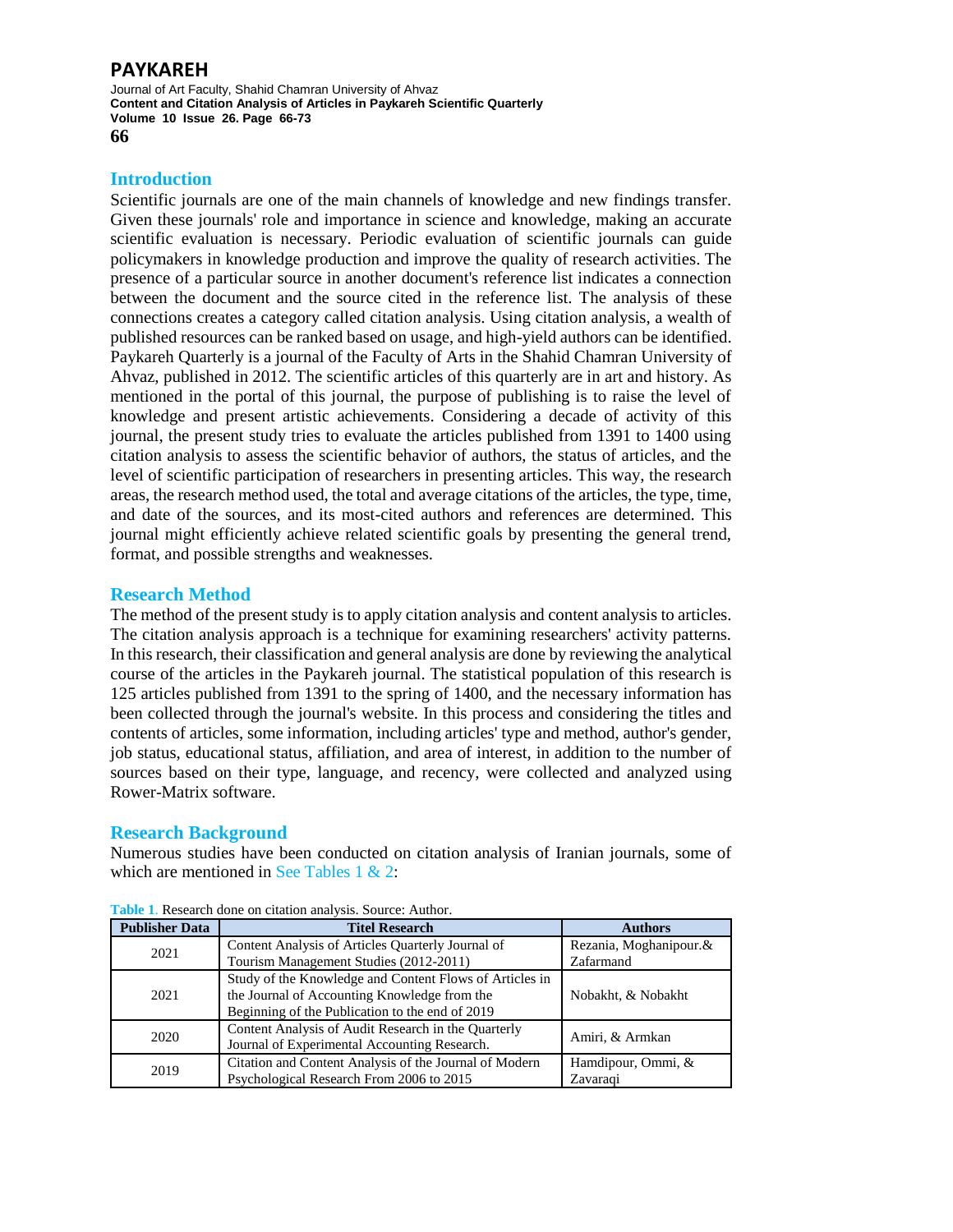Journal of Art Faculty, Shahid Chamran University of Ahvaz **Content and Citation Analysis of Articles in Paykareh Scientific Quarterly Volume 10 Issue 26. Page 66-73 66**

**Publisher Data Titel Research Authors** 2019 Content analysis of Journal of Health and Care Soleimani, Asadzadeh, Dabagh Fekri, & GhomEisi 2018 International Journal of Educational Psychology, University of Allameh Tabatabai content and citation analysis Alipour, Babaie Menghari, Abasi, & Davodi 2017 Content and Citation Analysis of Articles Published in Iranian Journal of Aging, 2006-2015 Abolfathi Momtaz, Delbari, Sahaf, Roustaei, Hosseiny, & Ramshini <sup>2012</sup> Content and citation analysis of articles in the Quarterly Journal of Womens Research Riahinia, & Navabi Nezhad 2011 Citation analysis of articles in the scientific-research quarterly of philosophical knowledge(No 1-30) Homayi, Soleimani, & Afshar

Research on content and citation analysis in the field of art has rarely been done, some of which are mentioned (See Table 2).

**Table 2.** Content analysis and citation research in the field of art. Source: Author.

| <b>Publisher Data</b> | <b>Titel Research</b>                                                                                       | <b>Authors</b>                                 |
|-----------------------|-------------------------------------------------------------------------------------------------------------|------------------------------------------------|
| 2019                  | Content Analysis of Quality Evaluation Worksheets in<br>Scientific Journals of Art                          | Hassani                                        |
| 2019                  | A descriptive study of comparative articles in the Visual<br>Arts magazine (ex-fine arts) from 2011 to 2017 | Feizabi, Samanian, &<br>Hajimohammadi          |
| 2018                  | Citing and citations Issues in the assessments of Art:<br>Challenges and Problems: Case Study Painting      | Samadi, Nakhoda, Norouzi<br>Chakalaki, & Asadi |
| 2018                  | Content analysis of the articles published in the first 30<br>issues of Goljaam bi-quarterly                | Mirzaei                                        |

Due to the importance of analyzing scientific articles in the field, conducting this research will identify the shortcomings as well as the necessary changes in the style of the journal based on the methods of modern journals and ultimately improve the quality of research journals in the field of art.

## **Findings**

**1. Content analysis:** According to the results obtained, from 1391 to 1400, 125 articles by 216 authors have been published in the scientific journal Paykareh, of which 118 were women (55%), and 98 (45%) were men. The study of the authors' educational status showed that 110 out of 216 had a doctoral degree, 102 had a master's degree, and only 4 had a bachelor's degree. Among the authors and the academic ranks, it includes 7 (3%) professors, 24 (11%) associate professors, 58 (27%) assistant professors, 20 (9%) instructors, and 107 (50%) doctoral, master, and bachelor students. Having examined the frequency distribution of authors from 125 articles published in quarterly, it was found that 44 articles had one author, 71 articles had two authors, 9 articles had three authors, and 1 article had four authors. In total, 65% of articles included group collaboration of authors, and 35% were conducted individually. Organizational affiliations of the authors of articles published during the research years include the University of Tehran Fine Arts (Pardis), with 47 authors in the first place. The Shahid Chamran University of Ahvaz, with 32 authors, the Islamic Azad University, with 25 authors, the Tarbiat Modares University, with 15 authors, and the Kashan University, with 14 authors, hold the second, third, fourth, and fifth positions, respectively. In analyzing the dispersion of the thematic scope of research in the published articles, it was found that the highest research scope is allocated to painting (18.4%) and the lowest scope is related to the economics of art and museum, which has not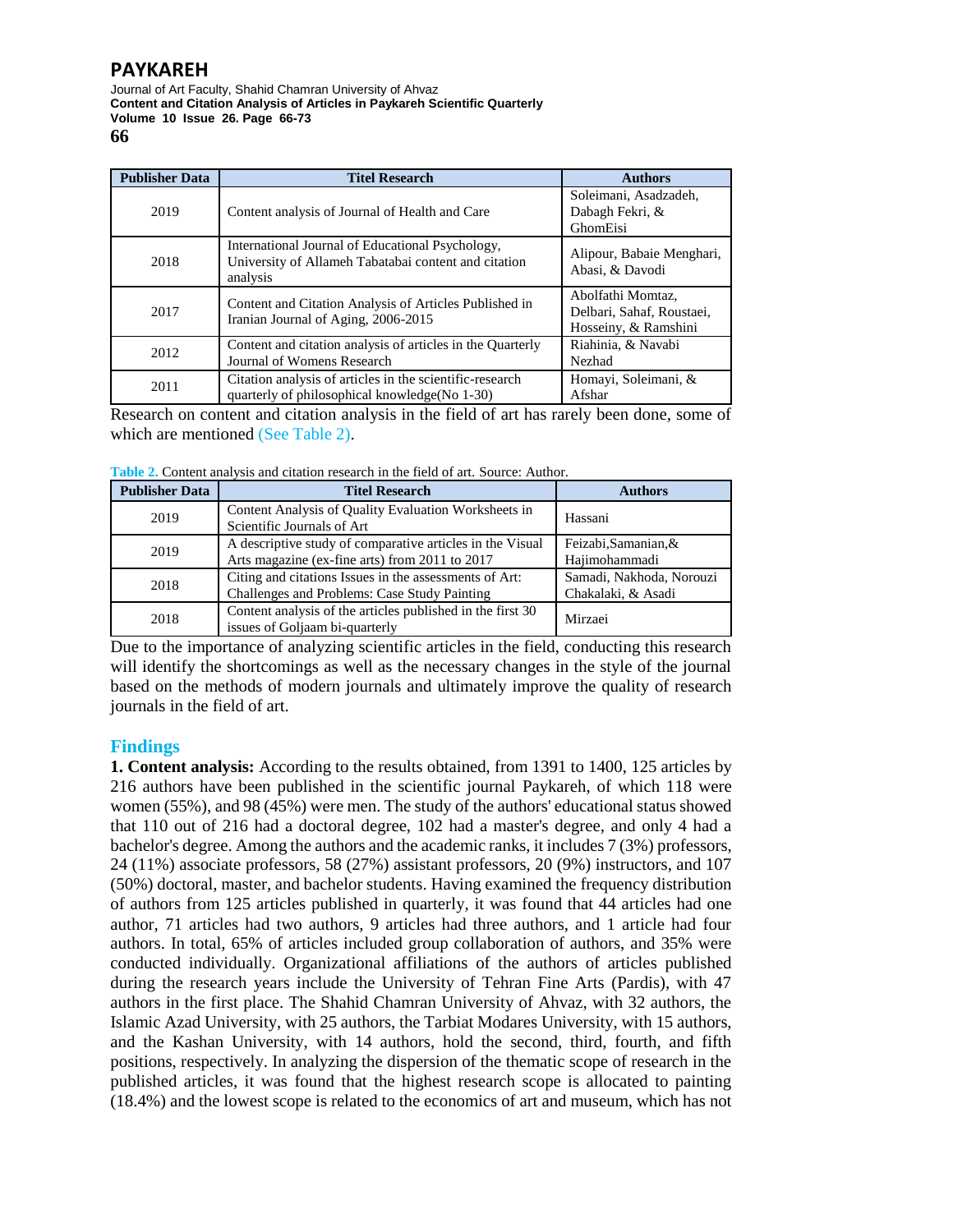#### **PAYKAREH** Journal of Art Faculty, Shahid Chamran University of Ahvaz **Content and Citation Analysis of Articles in Paykareh Scientific Quarterly Volume 10 Issue 26. Page 66-73 66**

reached to less than 1%. However, in some areas of research, the same proportion is observed. For example, in the research areas of painting, symbolism, and graphics (16%), urban arts and motifs (12%), and the three fields of carpet, painting training, and calligraphy (10%), the scope percentages are equal. Regarding the frequency distribution of the methods used in the studies, the results showed that out of 125 articles, 104 were descriptiveanalytical, 16 were comparative, and 2 were interpretive.

**2. Citation analysis:** The citation analysis of this study showed that in 125 titles of the reviewed articles, 2482 were presented in Persian and English, and the average number of citations per article was 20. Issue 21 of this publication with 176 citations had the highest number of citations, and Issue 11 with 45 citations included the lowest number.

**1.2. Types of cited sources:** The sources cited in the articles were divided into 4 categories: books, articles, web pages, and dissertations. According to the findings Table 3, the book has the highest citation rate (64%). This proportion indicates the book-oriented nature of the authors of Paykareh quarterly articles. After book citations, the article (25%) is in the second position, and the lowest citation rate (2%) is related to dissertations.

**2.2. Language of cited sources:** The frequency distribution of citations in sources marked by language showed that English sources, 19%, and Persian sources, 81%, were cited (See Table 3).

| Language             |                     | Persian           | <b>English</b>      |            |  |
|----------------------|---------------------|-------------------|---------------------|------------|--|
| <b>Source Type</b>   | <b>Citation No.</b> | <b>Percentage</b> | <b>Citation No.</b> | Percentage |  |
| <b>Book</b>          | 1296                | 52                | 292                 |            |  |
| <b>Article</b>       | 523                 | 21                | 75                  |            |  |
| Web pages            | 150                 |                   | 69                  |            |  |
| <b>Dissertations</b> | 60                  |                   |                     |            |  |
| Sum                  | 2029                | 81                | 438                 |            |  |

**Table 3.** Types of sources and the number of citations sorted by language. Source: Author.

**2.3. Recency of cited sources:** In the study of the up-to-date sources used in the articles of Paykareh Quarterly, as shown in Figure 1, 27% of the references were up-to-date, 35% were medium, and 38% were outdated sources. Based on the time interval from 1400 onwards, they are classified from 1 to 7 years (as up-to-date sources), 7 to 14 years (as medium sources), and above 14 years (as outdated sources). Accordingly, it can be said that most of the sources of this journal are medium and outdated. In the present study, the sources cited as web pages were not involved in the analysis due to the uncertainty of their access dates.



**Figure 1.** Recency rate of cited sources. Source: Author.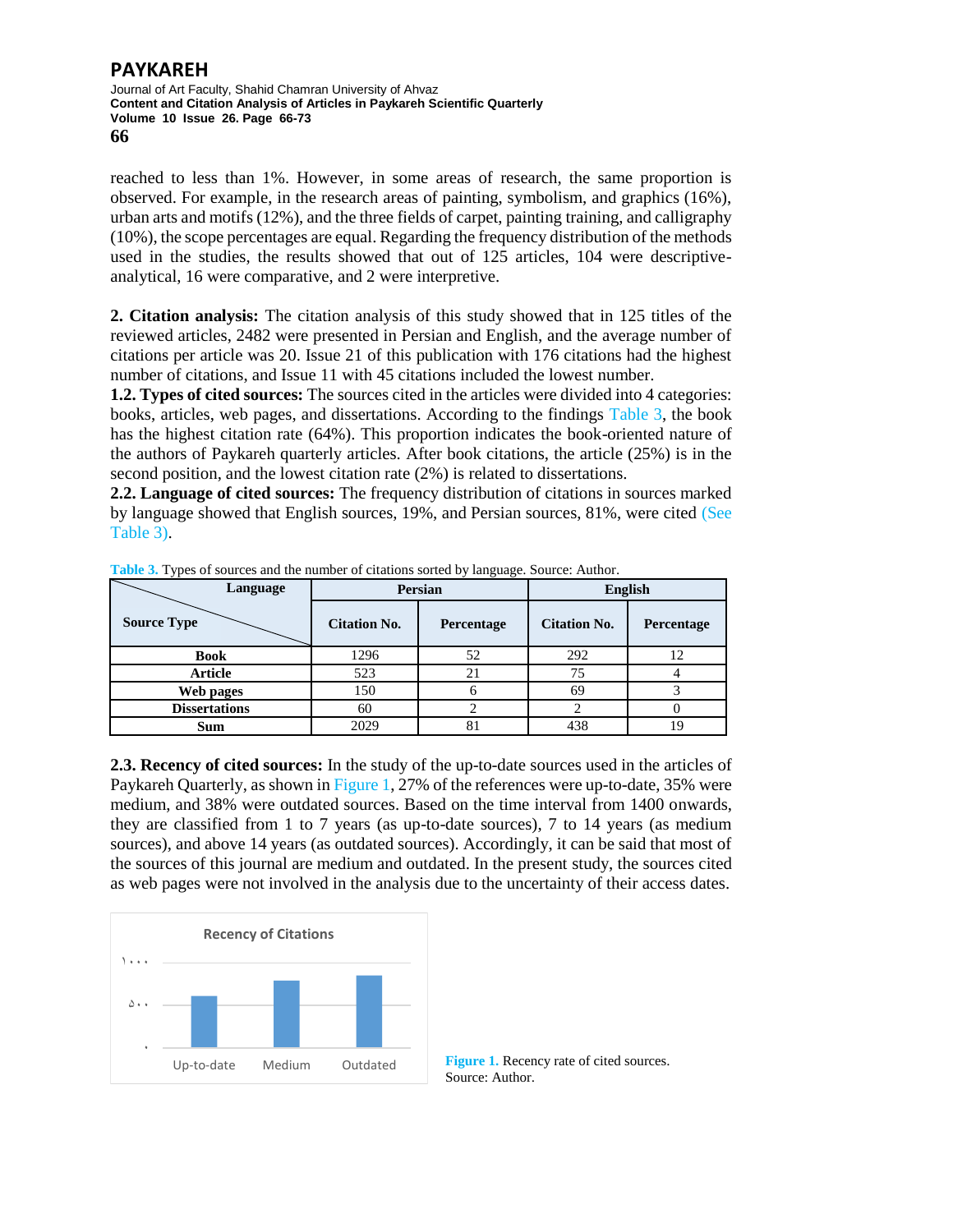Journal of Art Faculty, Shahid Chamran University of Ahvaz **Content and Citation Analysis of Articles in Paykareh Scientific Quarterly Volume 10 Issue 26. Page 66-73 66**

**2.4. The most cited authors:** Based on the findings Table 4, the most cited author was "Ruyin Pakbaz," with 31 citations. Other frequently cited authors are "Mohammad Khazaei" (22 citations), "Mahnaz Shayestehfar" (17 citations), "Ali Akbar Dehkhoda" (15 citations), Dariush Shaygan and "Kamran Afshar Mohajer" (12 citations), respectively. Electronic sources were anonymous due to their use in images that were not included in this analysis.

| N <sub>O</sub>          | <b>Author</b>                                      | <b>Citation</b> | Percentage | N <sub>O</sub> | <b>Author</b>                                                                 | <b>Citation</b> | Percentage |
|-------------------------|----------------------------------------------------|-----------------|------------|----------------|-------------------------------------------------------------------------------|-----------------|------------|
| 1                       | Ruyin Pakbaz                                       | 31              | 1.2        | 6              | AbolQasem<br>Dadvar                                                           | 10              | 0.4        |
| $\mathbf{2}$            | Mohammad<br>Khazaei                                | 22              | 0.9        | 7              | Ali Asqar<br>Kafshchian<br>Moghadam                                           | 9               | 0.3        |
| 3                       | <b>Mahnaz</b><br>Shayestehfar                      | 17              | 0.7        | 8              | Yaqub Azhand                                                                  | 8               | 0.3        |
| $\overline{\mathbf{4}}$ | Ali Akbar<br>Dehkhoda                              | 15              | 0.6        | 9              | Amir Hossein<br>Chitsazian,<br>Hassan Bolkhari<br>Ghahi                       | 7               | 0.2        |
| 5                       | Dariush<br>Shaygan,<br>Kamran<br>Afshar<br>Mohajer | 12              | 0.5        | 10             | AbdolMajid<br>Hoseini Rad,<br>Ahmad NadAlian,<br>Seyed Hossein<br><b>Nasr</b> | 6               | 0.2        |

**Table 4.** The most cited Iranian authors in the studied articles. Source: Authors

Also, among foreign writers, "Arthur Upham Pope" is at the top with 14 citations as the most cited author (See Table 5).

**Table 5.** The most cited foreign authors in the reviewed articles. Source: Author.

| No | Author            | <b>Citation</b> | No | Author         | Citation     |
|----|-------------------|-----------------|----|----------------|--------------|
|    | Arthur Upham Pope | 14              |    | James Hall     |              |
|    | Oleg Grabar       | 1 າ             |    | Jean Chevalier | $\mathbf{r}$ |
|    | J. C. Cooper      |                 |    |                |              |

Table 6 shows the most cited translators in the reviewed articles, among which "Jalal Sattari" has been ranked as the most cited translator with 22 citations.

**Table 6.** The most cited translators of the reviewed articles. Source: Authors

| N <sub>0</sub> | Author                               | Citation | No | Author                                                         | Citation |
|----------------|--------------------------------------|----------|----|----------------------------------------------------------------|----------|
|                | Jalal Sattari                        | 22       |    | Mahnaz Shayestehfar, Ruyin<br>Pakbaz, Ali Ramin                |          |
| 2              | Roghaye Behzadi, Soudabeh<br>Fazaeli | 10       |    | AbolQasem Esmeilpour, Yaqub<br>Aiand                           |          |
|                | Malihe Karbasian                     |          |    | Farnaz Haeri, ArabAli, Sharveh,<br>Alireza Sami Azar, Mohammad |          |

**5.2. The most cited sources:** As shown in Table 7, the Encyclopedia of Art, with 22 citations, is the most cited book in the reviewed articles. Other frequently cited books are the Dehkhoda Dictionary (17 citations), Illustrated Dictionary of Traditional Symbols (9 citations), etc., which indicate that the authors of the articles refer to art reference books to write articles.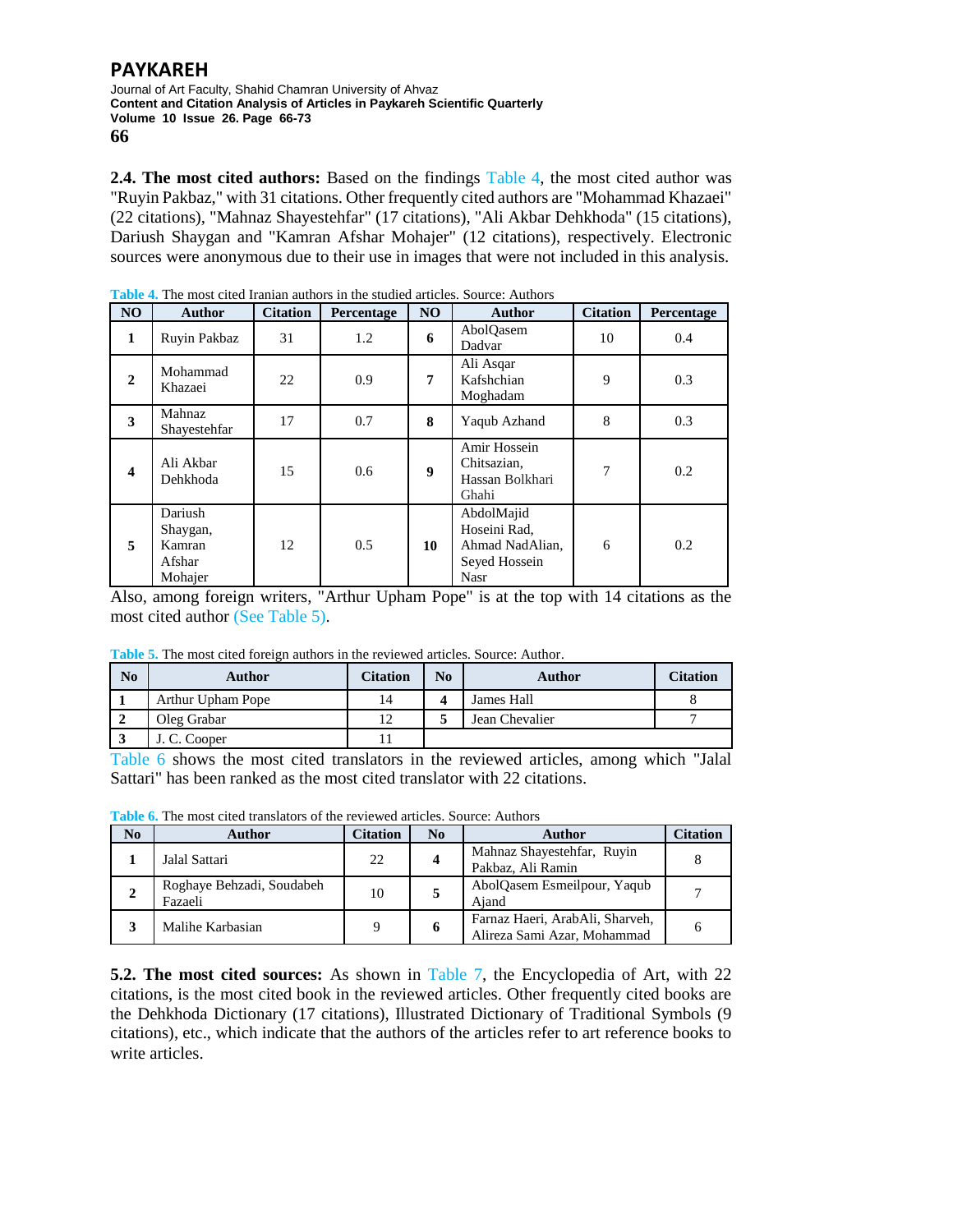Journal of Art Faculty, Shahid Chamran University of Ahvaz **Content and Citation Analysis of Articles in Paykareh Scientific Quarterly Volume 10 Issue 26. Page 66-73 66**

| No | <b>Title</b>        | Citation | N <sub>0</sub> | <b>Title</b>                                                                                                                                   | Citation |
|----|---------------------|----------|----------------|------------------------------------------------------------------------------------------------------------------------------------------------|----------|
|    | Encyclopedia of Art | 22       |                | Illustrated dictionary of Traditional<br>symbols,<br>Illustrated dictionary of symbols in<br>Eastern and Western art, Dictionary of<br>Symbols | Q        |
|    | Dehkhoda Dictionary | 17       |                | Painting: from ancient times to the<br>present                                                                                                 |          |

**Table 7.** The most cited sources in the reviewed articles. Source: Author.

## **Discussion**

**1. Content analysis:** This study showed that the articles in the Paykareh journal were mostly group research (65%), and 35% were conducted individually. Nowadays, group research enjoys more accuracy, comprehensiveness, and speed, and the low percentage of single-author articles in the study area is one of the positive points of this journal. Regarding gender, 55% of the authors are female, and to some extent, male and female authors participate equally in publishing articles in this area. Regarding the research domain, it should be said that this journal covers most of the research areas; however, the unequal distribution of these areas is evident. Given the existing findings and the trend of inequality and dispersion in research areas, the journal's decision to minimize these inequalities should be based on preventing the over-acceptance of articles in a particular area. Particular research priorities can be included on the journal's site for authors and researchers to observe so that articles are evenly distributed across all areas. Investigating the ten years of the journal in terms of geographical dispersion and the authors' affiliation shows unequal frequencies. Therefore, the executive agents of the journal should try to reduce this inequality by adopting policies based on creating an equal number of researchers in all universities. Journalists should avoid accepting too many articles from a particular university and give this privilege and priority to universities that are inferior in frequency to other universities. This study's findings indicate the researchers' focus on the descriptiveanalytical method. Therefore, it is worthy for students and faculty members to be encouraged to conduct qualitative and review research and to refrain from conducting duplicate research.

**2. Citation analysis:** The results showed that in 125 published articles, the average citation for each article is 20, which is acceptable and shows that the authors are well aware of the importance of citation and have conducted their research according to previously written scientific texts. This study showed that the authors of the articles are book-reliant. Whereas the book is a widely available and accessible source, in today's research, sources such as journals and electronic resources should not be neglected. Such sources can be valuable and primary sources for citing research due to their faster speed in updating the information in the publication process. In examining the language cited in the articles, as the results showed, the authors are more interested in Persian sources. The small number of citations to Latin sources can be due to unfamiliarity with English and Latin languages and the unrelated content of Latin books to Islamic sciences. However, there is a need to refer more to Latin language sources for more up-to-date and rich research.

## **Conclusion**

The results of this study indicate that most of the research has been done by group authors through cooperation and interaction between assistant professors, postgraduate students,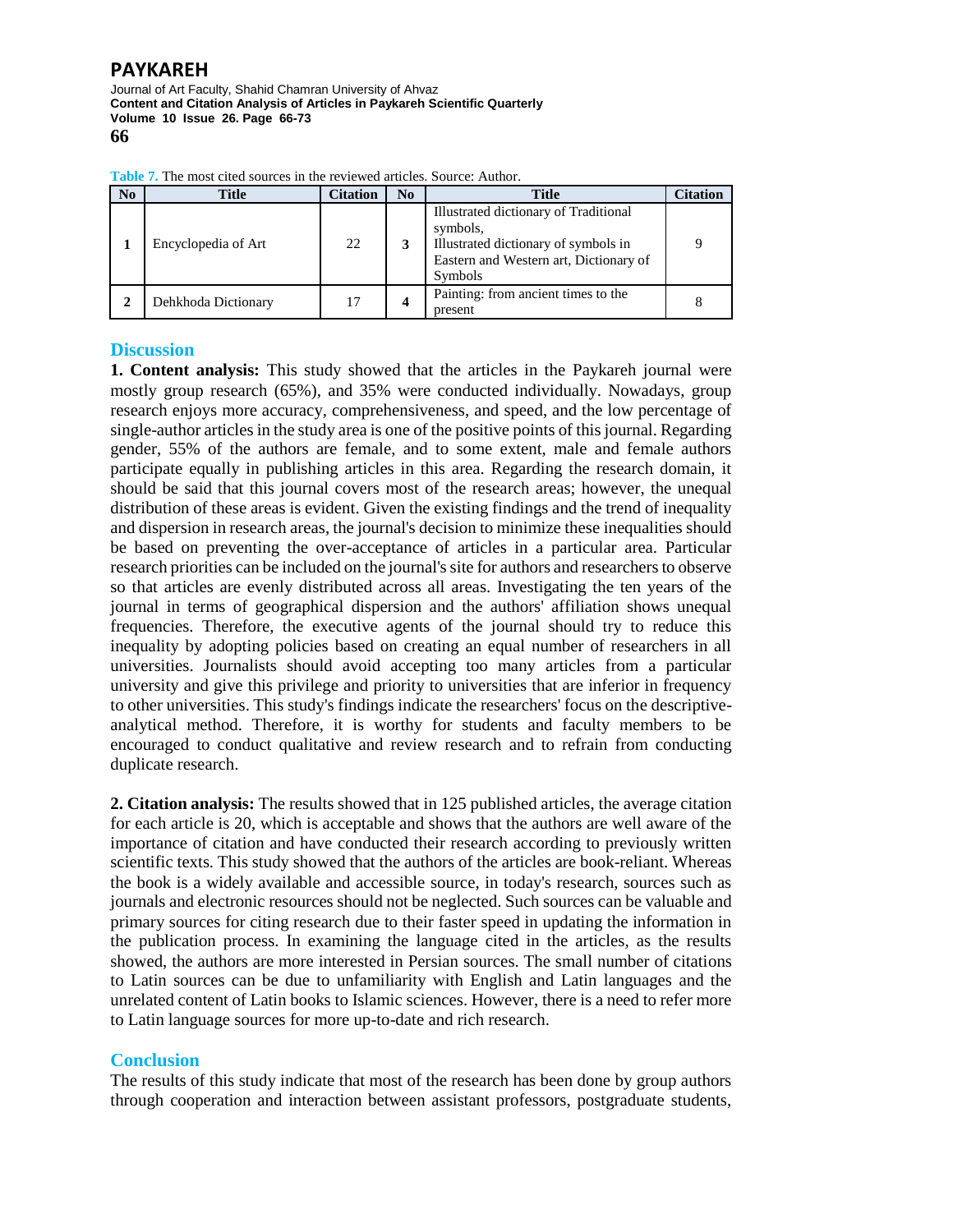Journal of Art Faculty, Shahid Chamran University of Ahvaz **Content and Citation Analysis of Articles in Paykareh Scientific Quarterly Volume 10 Issue 26. Page 66-73 66**

associate professors, and doctoral students. Moreover, the most used method is the descriptive-analytical, and this journal's thematic areas of research go through an unequal and dissimilar process. Since the presence of a source in a reference list indicates a relationship between the document and the source, the Paykareh journal, with an average citation of 20 per article, showed that researchers in this area are well aware of the importance of citation. However, the book-oriented and outdated sources used in this journal are worth attending, and it is necessary to consider up-to-date sources.

### **Suggestions**

Due to the specialization of art disciplines and the increase in the number of technical articles, up-to-date and problem-oriented research should be the issue of this journal. Since most of the sources cited by the authors in this area are books, it is recommended that the use of other sources of information, especially journals and dissertations, be given priority due to their recency. Moreover, the editor and reviewers should recommend using non-Persian and up-to-date sources for the authors of this journal.

## **References**

- Abolfathi Momtaz, Y, Delbari, A, Sahaf, R, Roustaei, Sh, Hosseiny, R.S, & Ramshini M. (2017). Content and Citation Analysis of Articles Published in Iranian Journal of Aging, 2006-2015. *Salmand Iranian Journal of Ageing*, 12(2), pp. 208-219.

- Alipour, Sh, Babaie Menghari, M.M, Abasi, M, & Davodi, H. (2018). International Journal of Educational Psychology, University of Allameh Tabatabai content and citation analysis. *Educational Psychology*, 14(49), pp. 85-117.

- Amiri, A, & Armkan, S.A. (2020). Content Analysis of Audit Research in the Quarterly Journal of Experimental Accounting Research. *Quarterly Journal of New Research Approaches in Management and Accounting*, 4(42), pp. 136-149.

- Dalvand, M, & Agah, H. (2018). Citation analysis of the articles published in Scientific and Research. Journal of Oceanography. *CJS*, 5(2), PP. 7-15.

- Feizabi, B, Samanian, S, & Hajimohammadi, A. (2019). A descriptive study of comparative articles in the Visual Arts magazine (ex-fine arts) from 2011 to 2017. *Honar-Ha-Ye-Ziba: Honar-Ha-Ye-Tajassomi*, 24(3), pp.115-122.

- Hamdipour, A, Ommi, M, Zavaraqi, R. (2019). Citation and Content Analysis of the Journal of Modern Psychological Research From 2006 to 2015. *Journal of Modern Psychological Researches*, 14(53), pp. 107-129.

- Hassani, Gh. (2019). Content Analysis of Quality Evaluation Worksheets in Scientific Journals of Art. *Negareh Journal*, 14(51), pp. 101-111.

- Homayi, B, Soleimani, R, & Afshar, E. (2011). Citation analysis of articles in the scientific-research quarterly of philosophical knowledge(No 1-30). *Research*, 3(1), pp. 175-194.

- Mirzaei, A. (2018). Content analysis of the articles published in the first 30 issues of Goljaam biquarterly. Goljaam,1(33), pp.164-181.

- Nobakht, M, & Nobakht, Y. (2021). Study of the Knowledge and Content Flows of Articles in the Journal of Accounting Knowledge from the Beginning of the Publication to the end of 2019. *Knowledge Retrieval and Semantic Systems*, 7(26), pp. 51-73.

- Rezania, D, Moghanipour, M.R, & Zafarmand, S.R. (2021). Content Analysis of Articles Quarterly Journal of Tourism Management Studies (2012-2011). *Knowledge Retrieval and Semantic Systems*, 7(28), pp.161-192.

- Riahinia, N, & Navabi Nezhad, SH. (2012). Content and citation analysis of articles in the Quarterly Journal of Womens Research. *Womens Research,* 5(1).

- Samadi, L, Nakhoda, M, Norouzi Chakalaki, A, & Asadi, S. (2018). Citing and citations Issues in the assessments of Art: Challenges and Problems: Case Study Painting. *Journal of Studies in Library and Information Science*, 10(23), pp. 77-94.